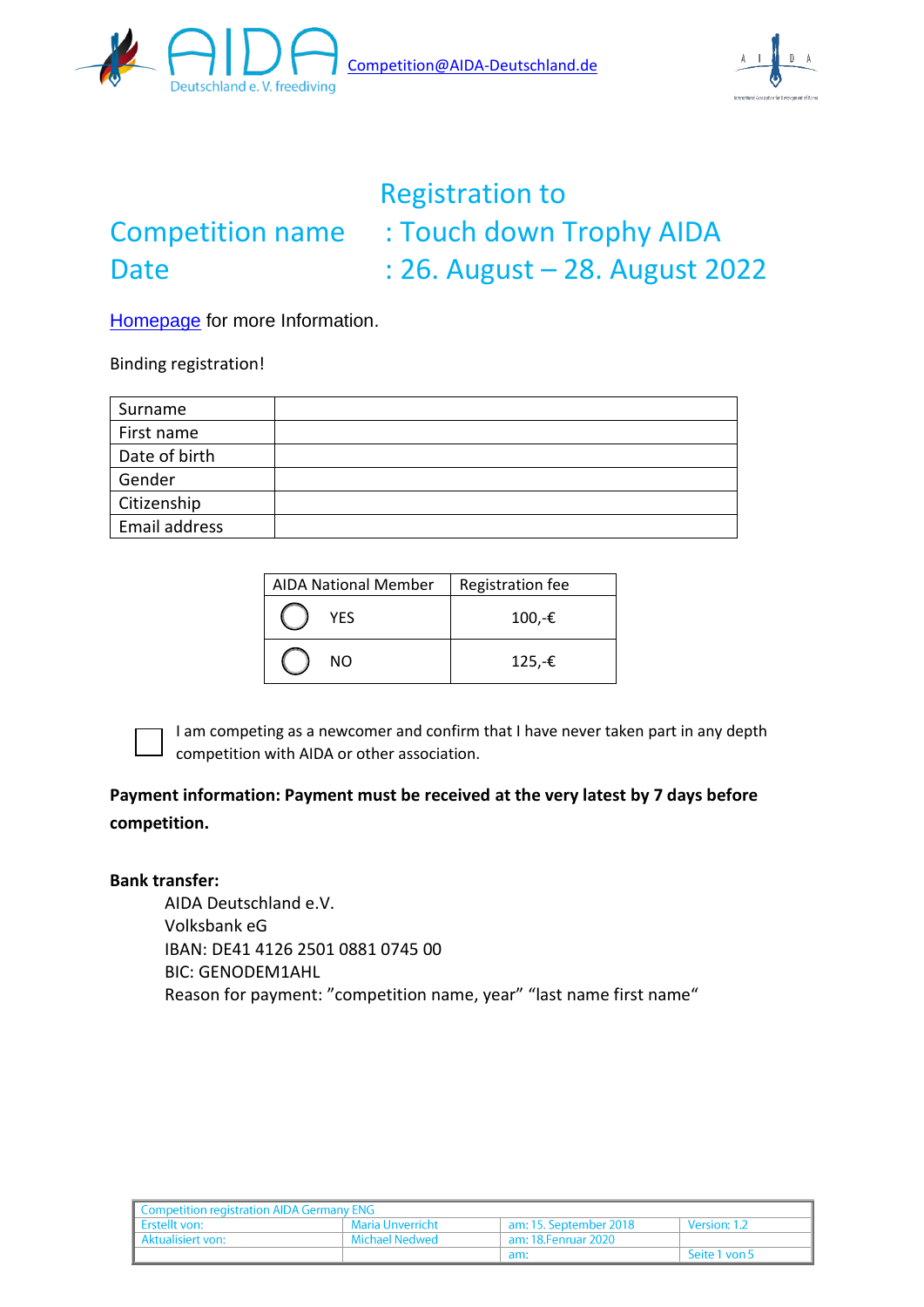



#### **ATTENTION**: Only one dive is possible per competition day! So, you can only dive in 2 disciplines.

| <b>Start</b><br>Yes/No | Date | <b>Discipline</b>             | Announced<br>Performance<br>(AP)<br>m | <b>Personal Best</b><br>(PB)<br>m |
|------------------------|------|-------------------------------|---------------------------------------|-----------------------------------|
| Yes                    |      | constant weight (CWT)         |                                       |                                   |
| <b>No</b>              |      | constant weight B-Fins (CWTB) |                                       |                                   |
| Yes                    |      | constant weight no fins (CNF) |                                       |                                   |
| <b>No</b>              |      | free immersion (FIM)          |                                       |                                   |

### **Requirements for participation:**

- Medical statement no older than 12 month at the time of the competition
- Valid ID card or proof of identity
- Proof of AIDA National membership (copy of membership card or link to your National profile). **This is not necessary for AIDA Germany members**
- Declaration of consent in accordance with GDRP
- without proof of AIDA membership the full registration fee of 125.-  $\epsilon$  will be charged.

The completed form and all the copies of requirements must be sent by email to: [competition@aida-deutschland.de](mailto:competition@aida-deutschland.de?subject=Registration%20competition)

#### **Only if all required documents are sent by email and payment is confirmed**, you

will receive confirmation of participation by email to the email address given in this form. There is no registration at the competition, only control of competition ID.

Otherwise only the payment can be confirmed.

| <b>Competition registration AIDA Germany ENG</b> |                  |                        |               |  |
|--------------------------------------------------|------------------|------------------------|---------------|--|
| Frstellt von:                                    | Maria Unverricht | am: 15. September 2018 | Version: 1.2  |  |
| Aktualisiert von:                                | Michael Nedwed   | am: 18.Fenruar 2020    |               |  |
|                                                  |                  | am:                    | Seite 2 von 5 |  |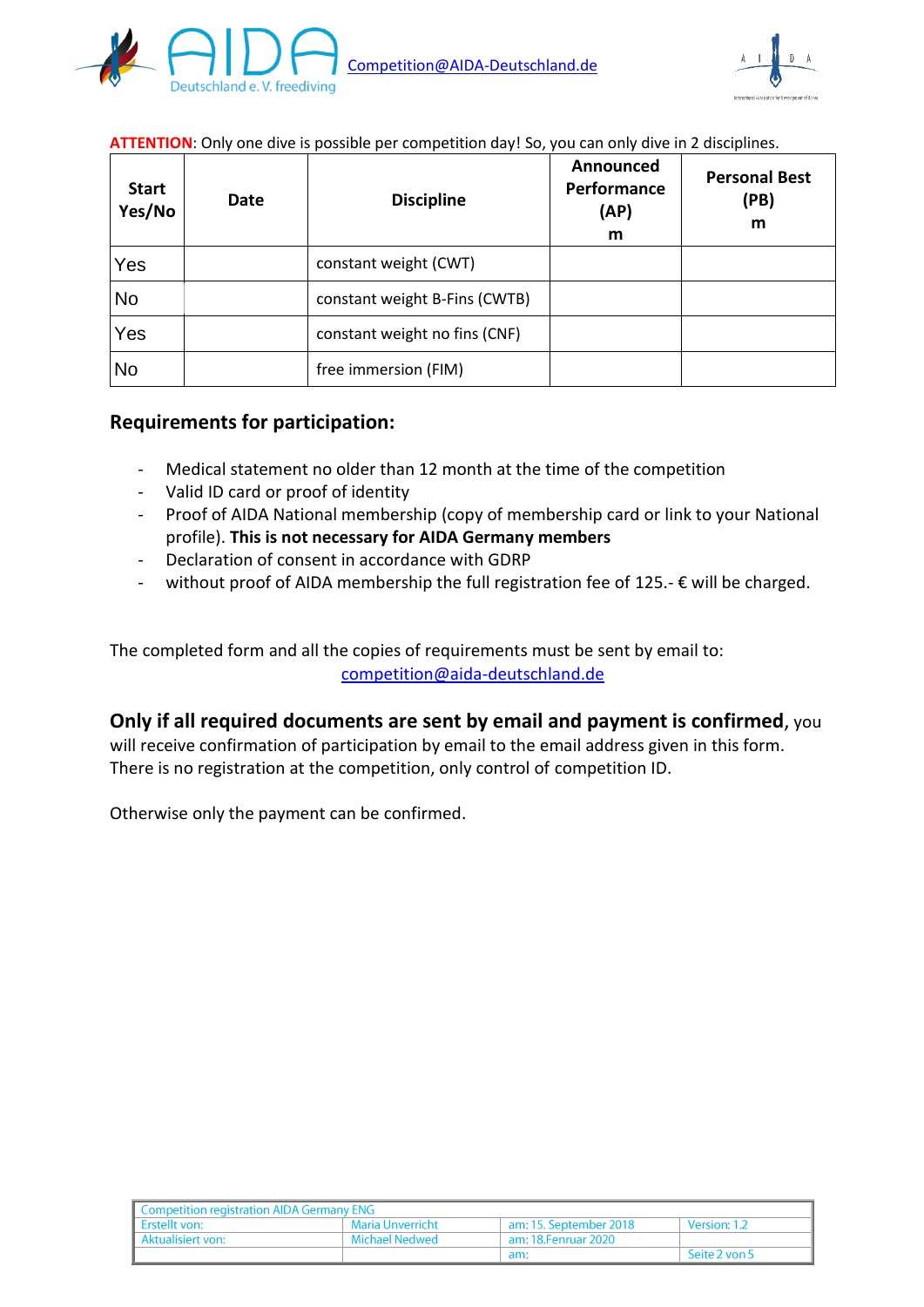



## **Written consent in accordance to GDRP** (General Data Protection Regulation; EU)

#### **Explanatory notes**

Due to the GDRP some administrative steps are necessary for associations holding competitions. Due to stricter data protection regulations and higher penalties and warnings we need to address this topic in more detail.

To make sure that organizers, hosts and athletes aren't affected by more paperwork we have chosen this concept to minimize effort.

Personal data collected in this registration like name, address, gender, citizenship, email address, telephone number are only used for the purpose of participation in a competition and the contract necessary according to legal regulation.

AIDA Germany is a national association for competitions and a member of AIDA International. It lies in the nature of the competitions to create lists of the results and publicize them.

These lists contain the following personal data:

Last name, first name, gender and citizenship as well as the performance and result (white, yellow, red).

This data is competition data.

Personal data will only be given to third parties, if it is necessary for fulfilling the contract.

According to the rules of competition, video recordings of the performance are made. It is impossible to opt out of this.

Third parties are:

- AIDA International This only applies to members of AIDA National
- Organizer/hosts of competitions
- Through the publication of results on our homepage and Facebook others can access the results.

The declaration of consent for AIDA Germany consists of two parts

- Data necessary for the participation and the rating which are obligatory as otherwise the contract would be void. This consists of written data like the list of results and video recordings which might be publicized. In this case an opt-out is only possible for the video recording.
- Further data that can be published on a voluntary basis, such as the publication of video recordings, images on the platforms of AIDA International or AIDA Germany (YouTube, Facebook, Homepage, Forum). Contact by AIDA Germany at further competitions or events.

| Competition registration AIDA Germany ENG |                  |                        |               |  |
|-------------------------------------------|------------------|------------------------|---------------|--|
| Frstellt von:                             | Maria Unverricht | am: 15. September 2018 | Version: 1.2  |  |
| Aktualisiert von:                         | Michael Nedwed   | am: 18.Fenruar 2020    |               |  |
|                                           |                  | am:                    | Seite 3 von 5 |  |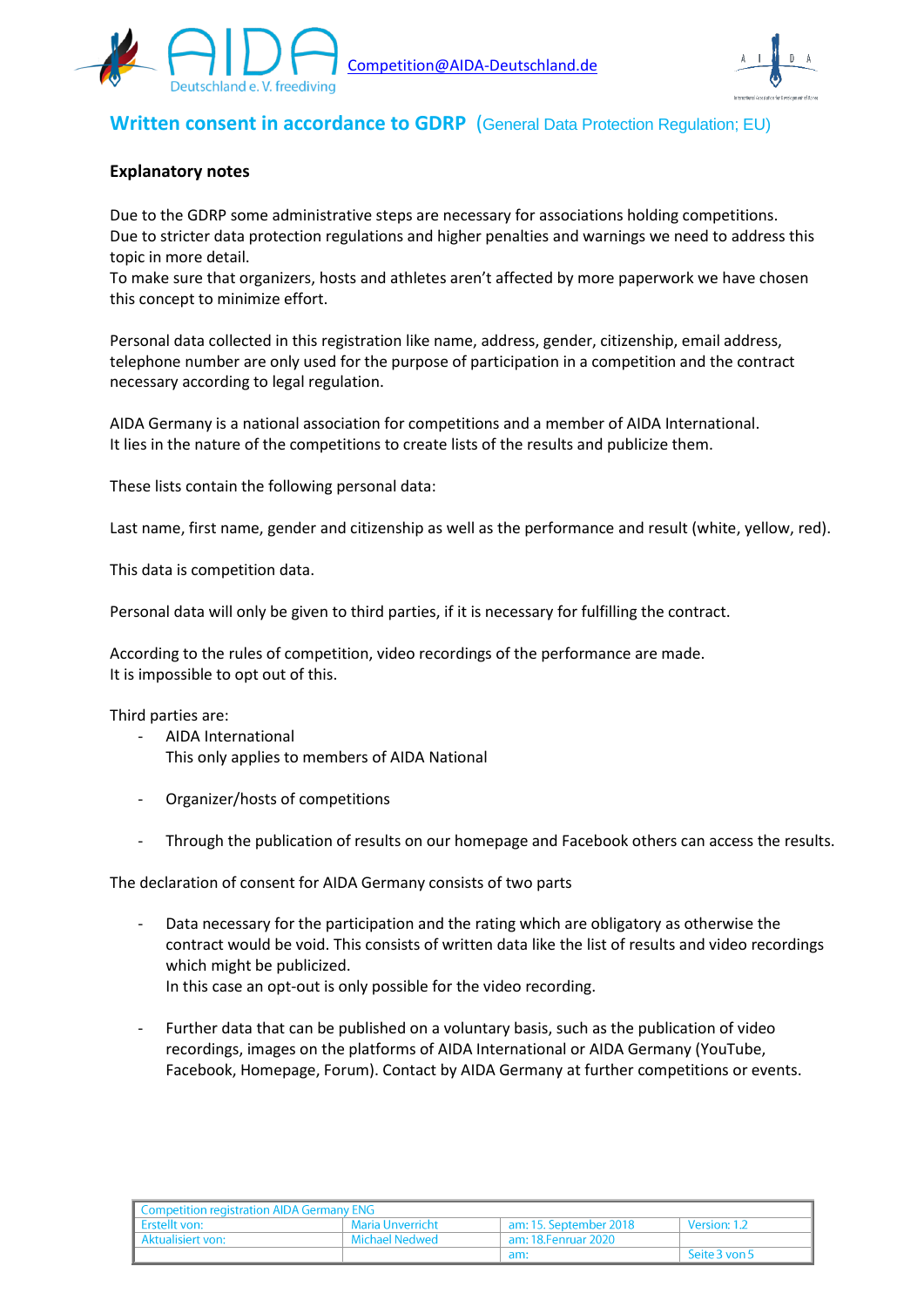



Pictures, film footage and reports by journalists are subject to other specifications. Art. 85 GDRP (freedom of communication) places this regulation within the tasks of the states. In Germany, the highest regulating paragraph of Art. 5 Para. 1 of the Grundgesetz (freedom of expression; freedom of the press) and the in-depth Regulation is mainly based on the Federal Data Protection Act (§28) and the Interstate Broadcasting Treaty (§57). Keyword media privilege.

AIDA Deutschland is not responsible for media representatives, their actions and publications, as long as they do not violate domestic law.

For any other information than that described in this form, the following shall apply The use of personal data and the collection of additional information always requires the consent of the data subject.

#### **Declarations of consent can be changed or revoked at any time and without giving reasons.**

Due to the obligation to provide proof, the complete revocation is made informally by e-mail. The declaration of consent form can be downloaded here without specific reference to a competition registration.

In order to keep the administrative burden as low as possible and to comply with the data minimization requirement, the Declarations of consent from AIDA Germany permanent for Competitions organized by AIDA Germany and AIDA International.

The athletes of AIDA Deutschland e. V. can prove their consent by an entry in their membership card. The declarations of consent issued are noted on this.

The storage of the written declarations of consent for AIDA Deutschland members takes place permanently and in electronic form.

This applies to all competitions and does not have to be completed again for each competition. Unless the change or revocation of consent by the athlete is requested in a competition or in advance. Changes and revocations apply exclusively to the future and are not retroactive.

The storage of the declarations of consent of Non AIDA Germany members takes place for 12 months and is deleted afterwards. The reason for this is the obligation on the part of the organiser to provide evidence of the consent for at least 12 months.

So that non-members of AIDA Germany do not have to fill out the declaration of consent again for every competition in Germany, they can agree to the validity of the consent for the duration of the competition year.

This also applies to AIDA members from other countries, as long as they do not have a comparable system, as it comes with AIDA Germany to the application.

The deletion will then not take place 12 months after the declaration of consent has been given, but 12 months after the last competition in which the athlete took part.

| Competition registration AIDA Germany ENG |                  |                        |               |  |
|-------------------------------------------|------------------|------------------------|---------------|--|
| Erstellt von:                             | Maria Unverricht | am: 15. September 2018 | Version: 1.2  |  |
| Aktualisiert von:                         | Michael Nedwed   | ° am: 18.Fenruar 2020  |               |  |
|                                           |                  | am:                    | Seite 4 von 5 |  |